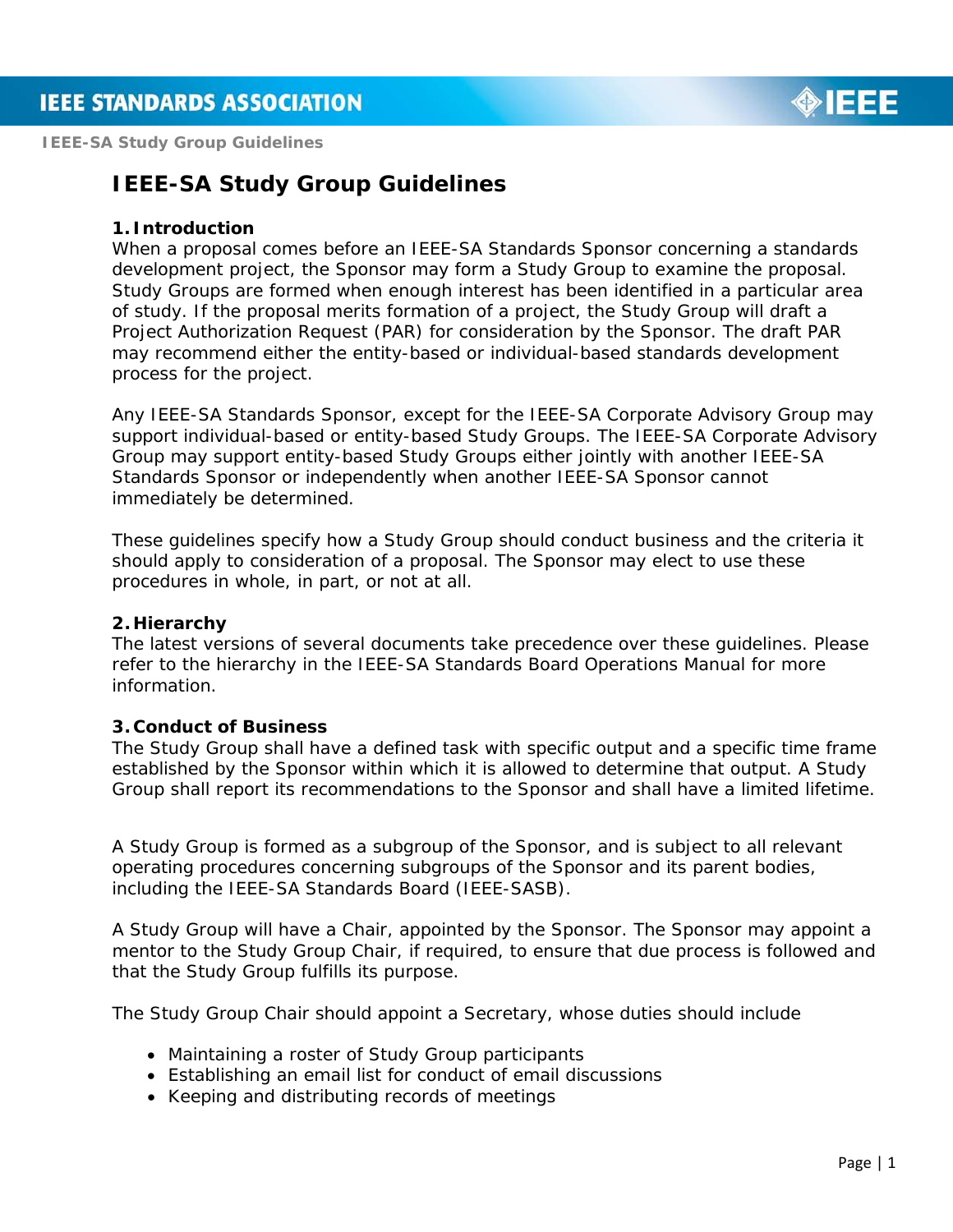As soon as practical after formation of the Study Group, the Chair shall distribute a call for participation in the Study Group. The call should be distributed both within Sponsor channels and through other means at the disposal of the Sponsor to ensure materially interested parties have the opportunity to participate.

The Chair shall schedule the work of the Study Group in order to complete work within the time frame established by the Sponsor. The deliverable from the Study Group to the Sponsor should be a report addressing the criteria for consideration and, if appropriate, a draft PAR.

# **4. Criteria for Consideration**

The purpose of the Study Group is

- 1)To determine whether sufficient interest and resources exist to develop an IEEE draft standard, and
- 2) If so, to develop a draft PAR for the proposed project.

The Sponsor should consider, and the Study Group should therefore address, the following issues when evaluating a project proposal:

 $\triangleright$  Potential market acceptance of the standards project, including technical feasibility

- $\triangleright$  Relationship to related standards, if known, including its distinct identity from other projects
- Viable volunteer leadership and participation
- $\triangleright$  Realistic scope and objectives
- $\triangleright$  Opportunity to establish new areas of expertise within the Sponsor

The Study Group should prepare a report to the Sponsor to accompany a draft PAR addressing these issues.

When developing the draft PAR, the Study Group shall review and ensure compliance with the IEEE standards initiation process. The Study Group shall take account of the [NesCom Conventions for reviewing PARs.](http://standards.ieee.org/about/sasb/nescom/conv.html)

The Study Group will follow the antitrust policies established by the IEEE-SA.

The Study Group should identify any coordination needed with other standards development committees, both within and external to IEEE, and recommend a process for coordination.

The Entity Study Group may examine financial questions to determine a potential budget-and means for satisfying any mandatory fee requirements.

The Study Group Chair shall liaise with the Sponsor Chair to ensure that all of the required information is produced for completion of the PAR Form.

# **5. Study Group Participation**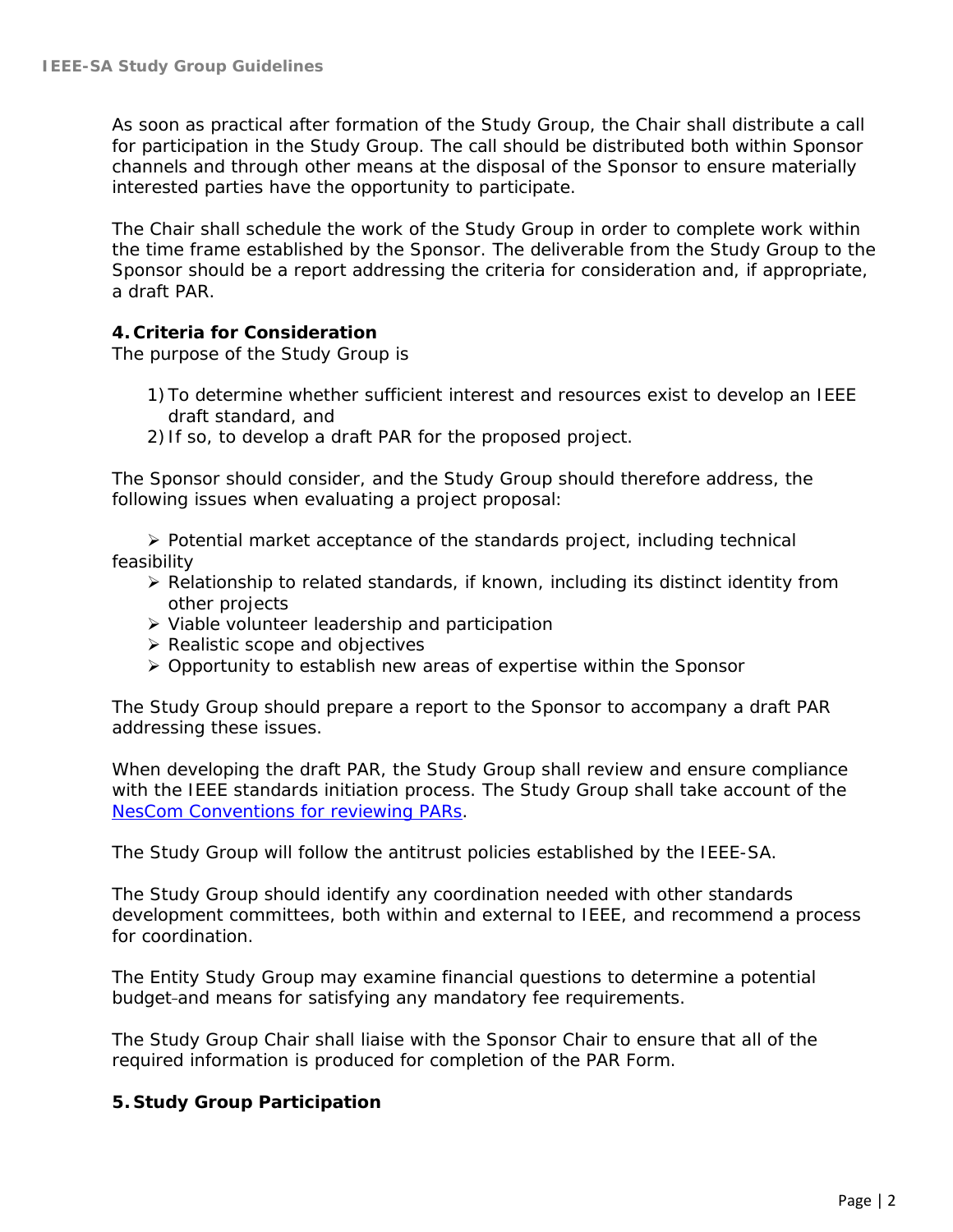It is expected that participants in the Study Group behave in a professional manner at all times. Participants should demonstrate respect and courtesy towards each other, while allowing everyone a fair and equal opportunity to contribute to the meeting in accordance with the IEEE Code of Ethics.

#### 5.1 Individual Study Group Participation

Participants in Individual Study Groups shall act based on their personal qualifications and experience. For individual Study Groups, the Sponsor should determine if there will be sufficient participation to ensure a viable study group.

#### 5.2 Entity Study Group Participation

It is recommended that there shall be at least three entities participating in an Entity Study Group. The entities within an Entity Study Group must ensure that their representatives have a material knowledge of the proposed project scope.

Each entity participating in an Entity-based Study Group shall have one Designated Representative (DR) and may have more than one alternate (DRA) participating in the Entity Study Group. The assignment of a DR/DRA can change throughout the life of the Entity Study Group. Only the DR is eligible to vote on behalf of the entity for all Entity Study Group matters. If the DR is unable to vote at a meeting, one DRA will be recognized at the start of the meeting to vote on the DR's behalf.

Each DR/DRA can vote for only one entity in the Entity Study Group; no one representative can represent the interests of more than one entity in the Entity Study Group. Each representative shall declare what entity he or she represents and that their voting shall be independent of any other entity.

Entities that meet the definition of entity members as defined in Section 6.1 Working Group Constitution of the *Operating Procedures for Corporate Standards Working Groups* (see http://standards.ieee.org/corpforum/cag/wgproc.html) will qualify as entity participants for an Entity Study Group.

# **6. Voting**

While it is desirable that the Study Group develop its output using a consensus-based process as defined by its Sponsor, there may be times when majority voting is needed to address a particular issue.

#### 6.1 Individual Study Group Voting

If voting may be necessary, then it is up to the Sponsor to determine the minimum number of individuals that must participate in any Individual Study Group vote for it to be valid, and the approval percentage required for passage. For all Individual Study Groups, it is recommended that at least 5 individuals participate in any vote for it to be valid, and that each vote is approved by a 75% approval vote of those present and voting either "approve" or "disapprove".

Any individual attending an Individual Study Group meeting may vote on all motions (including recommending approval of a draft PAR). The Individual Study Group may meet via teleconference as needed, provided a clear indication of participants is given at the start of the teleconference to determine a voting percentage.